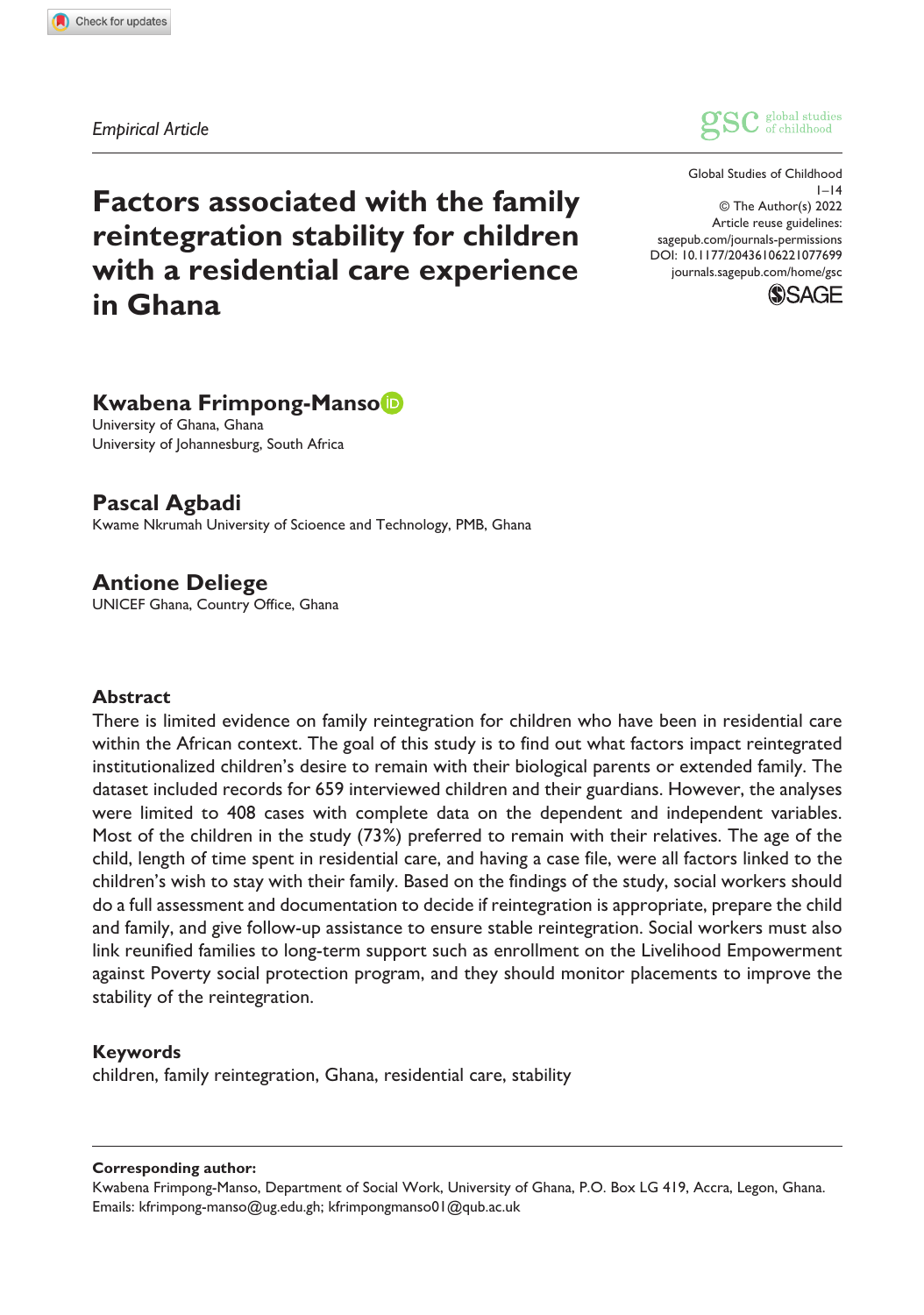### **Introduction**

Around the world, estimates suggest that between two and nine million children live in residential homes for children (RHC) such as orphanages and children's homes (Desmond et al., 2020; Petrowski et al., 2017). Most RHCs are in developing countries in Africa, Asia, and Latin America, where they are the main formal alternative care option for orphans and separated children (OSC) despite data, particularly from industrialized countries, showing that they hinder healthy child development and cause significant delays in several developmental areas (Roche, 2019; Van IJzendoorn et al., 2020).

Because of their harmful effects on children, international and national child welfare laws (such as the UN Convention on the Rights of the Child and Ghana's 1998 Children's Act) emphasize that OSC in institutional care should be returned to their parents and families as soon as possible. To actualize the tenets of the UNCRC for children in alternative care, the UN Guidelines for the Alternative Care of Children recommends that, when it is in their best interest, children in care should live in a family environment, either through family reintegration or placement in a foster or adoptive family. As a result, several African countries, including Kenya, Rwanda, and Malawi, have restructured their child welfare systems. The reforms attempt to shift the focus away from residential care and onto family-based care as an alternative to residential care for OSC (Davidson et al., 2017; Frimpong-Manso, 2014; Horvath et al., 2019; Murthi and Jayasooriya, 2020).

Child welfare reform in Ghana began in 2006, following a government survey that found a fast growth in the number of children in residential care despite placement in these institutions intended to be a last resort among the alternative care options prescribed by the Children's Act (Frimpong-Manso, 2014). Residential care is a temporary placement for children (below the age of 18 years). As most children in RHCs have at least one living parent or extended family member, family reintegration is an important aspect of the reform. The RHC, therefore, has a duty to actively participate in DSW's activities to reunify the children in their care with their parents. According to the most recent numbers, the Department of Social Welfare (DSW), which handles the care and protection of children in Ghana, has reintegrated 1577 OSC in RHC (Better Care Network & UNICEF, 2015).

The nascent research on African countries (e.g., Frimpong-Manso and Bugyei, 2019; Gomera and Mutambara, 2020; James et al., 2017; Severine et al., 2020) show that children in institutions who reunify with their families often experience physical and socio-economic challenges, including educational issues, inadequate living conditions, and stigma. Several factors cause the problems faced by the reunified families. Pressure from international organizations and donors to carry out non-institutionalized care has led to family reunification when the children, their families, and childcare systems are not yet ready (Frimpong-Manso, 2014; Murthi and Jayasooriya, 2020). During the reintegration process, the child's wishes are often not considered (Frimpong-Manso and Bugyei, 2019; Mahuntse, 2015), and social workers lack financial and human resources to offer follow-up services to the reunited families (Chadambuka and Chikadzi, 2020; Potgieter and Hoosain, 2018). These challenges lead to repeated separations and re-institutionalization of reunified children (Bunkers and Keshavarzian, 2015).

Although reintegration of children from RHC into families has received frequent scholarly attention in other parts of the world, the same conclusions are hard to be drawn on the subject in sub-Saharan Africa. In Ghana, which is the setting for this study, investigations into the factors that influence the stability of family reintegration for children who have been in residential care are limited. For example, we know little about the factors that impact whether children want to stay with their reintegrated families or return to residential care. The goal of this study is to find out what factors impact reintegrated institutionalized children's desire to remain with their biological parents or extended family.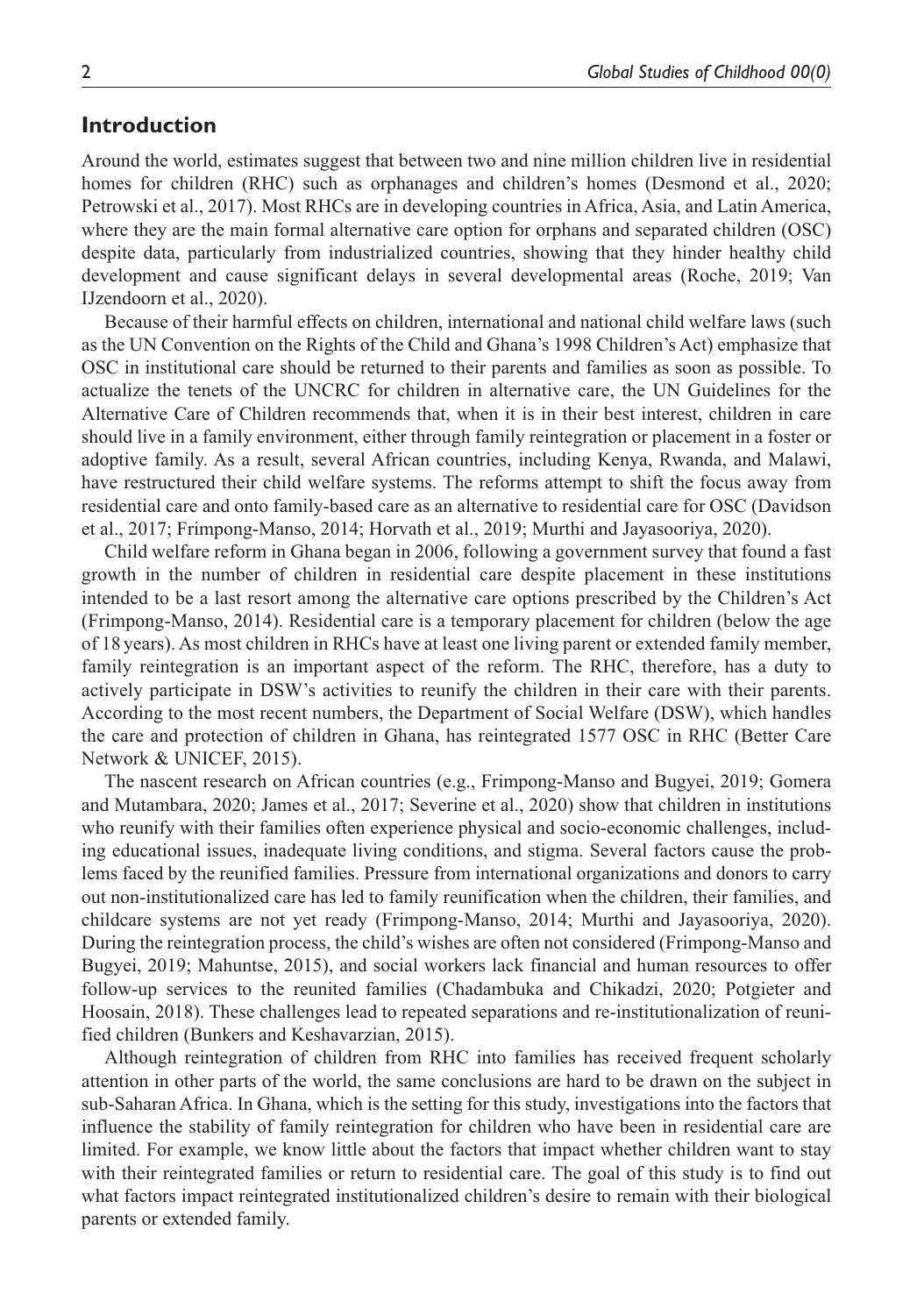#### **International literature on family reintegration**

Family reintegration is regarded as the best way out of the alternative care system for children (Chartier and Blavier, 2021). Because reintegration is intended to serve the best interests of the children, social workers and other experts involved in the process must make difficult decisions concerning its suitability and feasibility (Biehal et al., 2015). Several studies conducted on family reunification of children in care outside Africa have investigated the factors associated with reintegration. The available international research implies that a child's age affects family reunification, although the evidence is conflicting. While some research implies that younger children have a reduced chance of reuniting with their families (e.g. López et al., 2013; Neil et al., 2020), other research suggests that older children have a lower chance of reuniting with their families (e.g. Murphy and Fairtlough, 2015; Žunić-Pavlović et al., 2021).

Furthermore, family reunification occurs at a higher rate within the first few years (up to 3 years) of a child's placement in care (Goemans et al., 2016; Martin et al., 2020), especially when placements are stable (Murphy and Fairtlough, 2015). Other factors that increase the likelihood of reunification include the child's parent's access and engagement with pre-reunification services (e.g. problem-targeted parenting classes and counseling services) (D'Andrade and Nguyen, 2014; Giallo et al., 2020). Evidence from some African countries have shown that children in care are more likely to be reintegrated when community sensitization about the negative effects of institutionalization is undertaken, the children and their families accept the reintegration, and the families are economically empowered (Catholic Relief Services, 2016; Kuehr, 2015). According to Delap and Wedge (2016), casework and case management are crucial approaches and evidence-based practices in the reintegration of children. They entail assigning a social worker to the child and family, who provides individualized support and documents the process.

Farmer and Wijedasa (2013) define a stable reintegration as when a child continues to live with the parent or family for at least 2years. However, not all family reintegration is stable, as some children re-enter care or become separated because of several risk factors. Child-related factors associated with unstable reintegration comprise children's emotional and behavioral challenges and unhealthy relationships with parents (Akin et al., 2017; Brown et al., 2020; Font et al., 2018). According to several authors (Hébert et al., 2018; Mc Grath-Lone et al., 2017), reunification after a brief term in care rarely allows for resolving hazards at home, which contributes to re-entry into care.

Many children return to parents who have several co-occurring problems, such as poverty, substance abuse, and housing challenges, which are unresolved and lower the probability of the reintegration being stable (Marcenko et al., 2011). This situation often happens when reunification occurs against the advice of social workers (Goering and Shaw, 2017) or there is a lack of services (Stephens et al., 2017). However, access to professional services and trusted social support is one criterion that ensures stable family reintegration (Balsells et al., 2015; Giallo et al., 2020; Lietz et al., 2011).

Formal services (e.g. home visiting and family coach) provide instructional, information, and advocacy support that help parents overcome personal and structural barriers that impede reintegration (Akin et al., 2017; Lalayants, 2020). For example, Rushovich et al. (2021) reviewed the success coach post-reunification program in North Carolina in the US. The authors found that just one child out of nine who enrolled and received the intervention re-entered care and that the parents were very positive about the services they received. Other characteristics that prevent re-entry into care include the child's ability to maintain constant contact with their parents during their time in care, the willingness and preparedness of the child and parent to reunite, and adequate preparation before reunification (Farmer and Wijedasa, 2013; Jedwab et al., 2018; LaBrenz et al., 2020).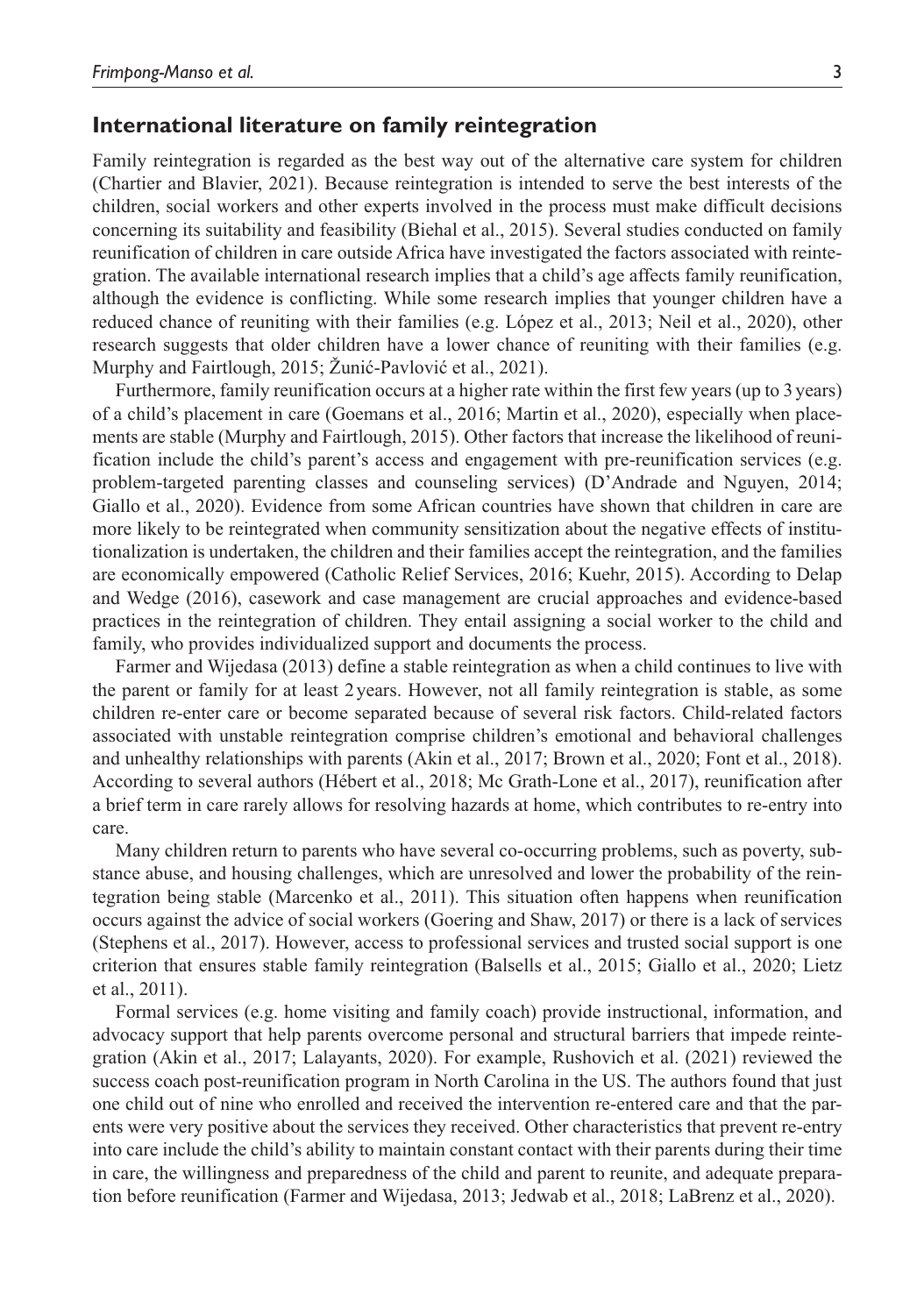# **Methods**

The Social History and Post-reunification Survey of Children Reintegrated by DSW dataset was used (SHPSCR-DSW). The survey's purpose was to learn what factors influence reintegrated institutionalized children's desire to stay with their original parents or extended family. 659 children and their guardians were contacted and interviewed in total.

# **Data collection**

Between 2013 and 2017, the DSW and UNICEF-Ghana, cooperating with two Ghanaian NGOs, tracked and gathered statistics on children reintegrated into their nuclear or extended families. To locate the reintegrated children, the two NGOs hired and trained enumerators and partnered with DSW and RHCs. Data collection occurred between June and October of 2017. We conducted separate interviews with the children and their guardians. At all times, we respected the privacy of the participants. Prior to interviewing the children, we gained their assent while the adults provided consent. The interview lasted between 45minutes and an hour on average.

# **Analytic sample**

We restricted the analyses to completed respondents' data on the dependent and independent variables. Therefore, the analytic sample size for the study was 408.

# *Measures*

*Dependent variable.* We have identified the following variable as a proxy for reintegrated children's preference for staying with their families over the RHC: child prefer the RHC to their current family with a "Yes" or "No" response.

*Independent variables.* The following variables were identified as potential explanatory factors associated with children who are more likely to declare their preference for staying with their families after their reintegration: child-level factors (gender, age, duration of stay at RHC, preparation of the child before reunification—receipt of reintegration certificate, availability of a case file on the child), caregiver factors (receipt of reintegration package, supervisory activity from Department of Social Welfare), home factors (sanitation facilities, child's engagement in income generating activity at home), and community factors (child's participation in community activities). The content of the reintegration package depends on the family situation of the reunified child and the capacity of the organization offering it, usually the residential care facility. It can contain nonperishable food items (e.g. rice, oil, and biscuits), school items, cooking pots, mattresses, clothes, and sanitary pads).

Each child in a RHC should have a case file that includes the following documents: court order, social enquiry report/assessment, emergency contact information for parents/family, care plan with reviews and updates, case notes, school progress reports, medical records and important health information on the child, birth certificate; and any other relevant documents. A reintegration certificate verifies the DSW has reunited a child with his or her family.

*Data analysis.* Frequency and percentages were used to describe study sample. We assessed the relationship between the dependent variable and the independent variables using the Chi-Square test of independence. Both chi-square test of independence (to generate a cross-tabulated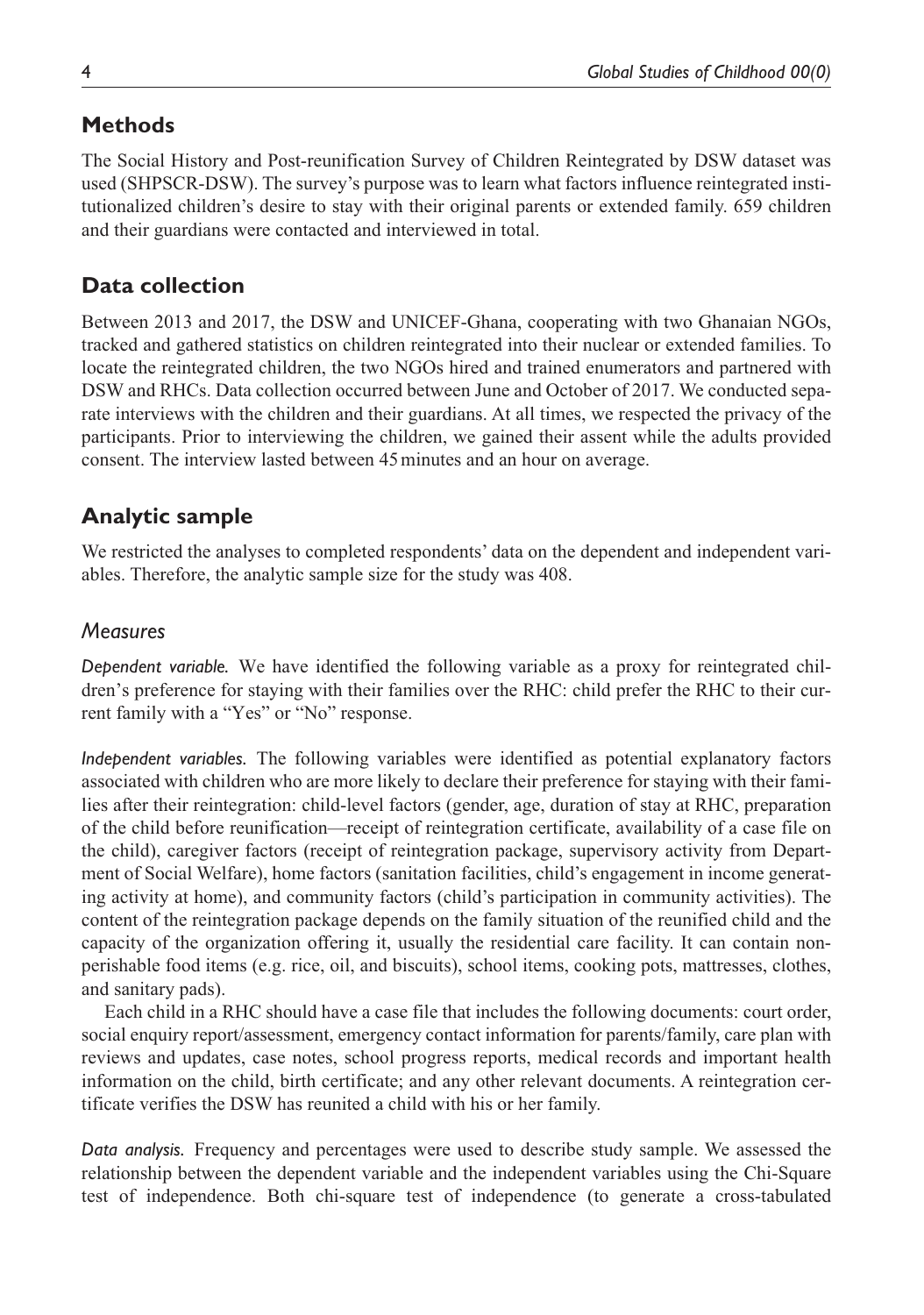frequencies) and bivariable robust Poisson regression were used to determine the association between the outcome variable and thirteen potential explanatory variables. A *p*-value of 0.05 was used to identify the explanatory variables from the bivariable robust Poisson regression analysis to build a multivariable regression model. We build our multivariable model using a log-linear model implemented through a Poisson regression model with a robust variance estimator (also known as modified Poisson regression) (Zou, 2004). This is recommended over the go-to binary logistic regression when the prevalence of interest in the dependent variable exceeds the threshold of 13% (Barros and Hirakata, 2003; Santos et al., 2008; Zou and Donner, 2013). Using the binary logistic regression in the forgoing situation often results in bias estimation of the standard errors and the interpretation of the odds ratios can be misleading (Barros and Hirakata, 2003; Santos et al., 2008; Zou and Donner, 2013).

### **Results**

#### *Sample description*

Table 1 presents the description of the sample using cross-tabulation (frequencies and percentages) and results from the chi-square test of independence. About seven out of ten reintegrated children (73%) prefer to stay with their families than returned to the RHC. The males (53.19%) in the sample were more than the female (46.81%). The proportion of females (75.92%) who prefer staying with the reintegrated family was slightly higher than that of males (70.05%). Most of the reintegrated children were in school (88.48%). Approximately eight out of ten children were reunited with their primary carers. Many of the children had been in a RHC for 4 years (30%). When children spend more years at the RHC, the percentage of youngsters who prefer their family to the RHC falls. Most of the youngsters (65.44%) take part in household income-generating activities, community events, and activities (80.15%). Almost half of the children in the sample had a file with the RHC (45.59%). The case file is a folder containing the case management forms and a series of documents related to the child (e.g. Police extract, court order, insurance cards, reports from school, birth certificates, medical reports, etc.)

The proportion of children with a file at an RHC (77.96%) who preferred the family to the RHC was slightly higher than those without a file (64.33%). About six out of ten children were profiled before reintegration with their families. The DSW issued only 39 out of 408 children with a reintegration certificate. Out of 408 reunified children, 52 received a reintegration package. A district social worker followed up on 50 of the reunified children. Approximately 34% of the reintegrated children lived in families with running water and toilets, and most of them (80%) prefer their home to the RHC.

The tests of association results indicated that the following explanatory variables met the statistical significance threshold: sex of the age (Table 2 used modified Poisson regression), sex, length of stay in an RHC, children who had a file at an RHC, children who were issued reintegration certificate, district social work gave child reintegrated package, district social worker contacted child after reintegration, and household had access to clean water and toilet facility (Table 1).

### *Correlates of reintegrated children's preference for home over the RHC*

Table 2 shows the unadjusted and adjusted models of the correlates of reintegrated children's preference for home over the RHC. An unadjusted model of regression analysis between the dependent variable and one independent variable. An adjusted model is a regression analysis between the dependent variable and multiple variables in the model. The significant results from the adjusted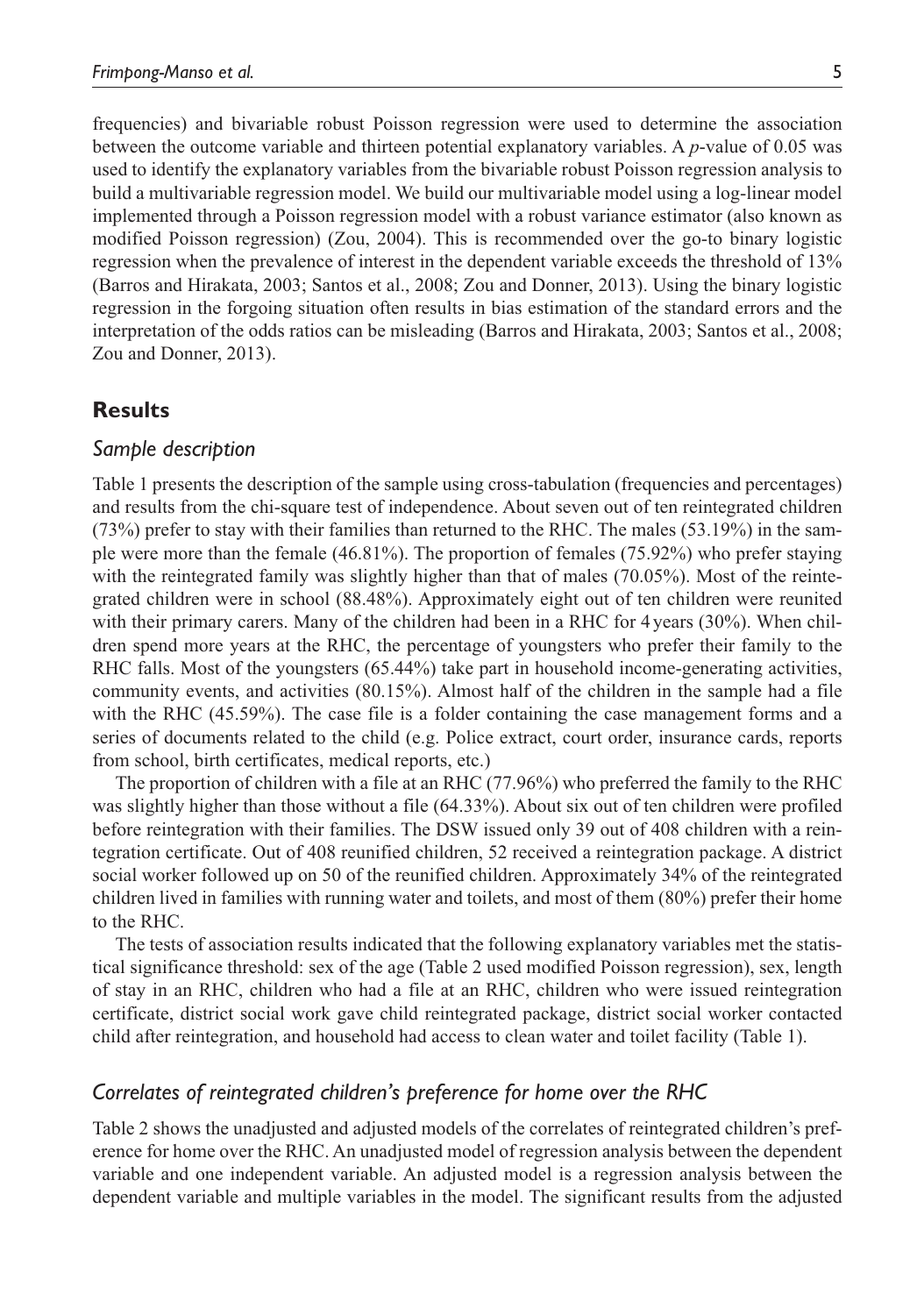|                            | Total       | Child Prefers Home or RHC? |             | $\chi$ (df), p       |
|----------------------------|-------------|----------------------------|-------------|----------------------|
|                            |             | <b>RHC</b>                 | Home        |                      |
|                            | 408 (100)   | 111(27.21)                 | 297 (72.79) |                      |
| Age                        |             |                            |             |                      |
| Sex                        |             |                            |             | $(1) = 1.77, 0.18$   |
| Female                     | 191(46.81)  | 46 (24.08)                 | 145 (75.92) |                      |
| Male                       | 217(53.19)  | 65 (29.95)                 | 152 (70.05) |                      |
| Child in school/training   |             |                            |             | $(2) = 2.49, 0.29$   |
| School                     | 361 (88.48) | 96 (26.59)                 | 265 (73.41) |                      |
| Training                   | 35 (8.58)   | 13(37.14)                  | 22 (62.86)  |                      |
| None of the above          | 12(2.94)    | 2(16.67)                   | 10(83.33)   |                      |
| The child with the same    |             |                            |             | $(2) = 0.89, 0.64$   |
| caregiver                  |             |                            |             |                      |
| No                         | 26 (6.37)   | 9(34.62)                   | 17 (65.38)  |                      |
| Yes                        | 341 (83.58) | 92 (26.98)                 | 249 (73.02) |                      |
| Don't know                 | 41 (10.05)  | 10 (24.39)                 | 31(75.61)   |                      |
| Length of stay in RHC      |             |                            |             | $(5) = 16.31, 0.006$ |
| One year or less           | 46 (11.27)  | 13 (28.26)                 | 33 (71.74)  |                      |
| 2 years                    | 36 (8.82)   | 17 (47.22)                 | 19 (52.78)  |                      |
| 3 years                    | 51 (12.50)  | 12(23.53)                  | 39 (76.47)  |                      |
| 4 years                    | 122 (29.90) | 29 (23.77)                 | 93 (76.23)  |                      |
| 5 years and above          | 49 (12.01)  | 20 (40.82)                 | 29 (59.18)  |                      |
| Don't know                 | 104 (25.49) | 20 (19.23)                 | 84 (80.77)  |                      |
| The child participates in  |             |                            |             | $(2) = 1.57, 0.46$   |
| income-generating activity |             |                            |             |                      |
| No                         | 122 (29.90) | 38(31.15)                  | 84 (68.85)  |                      |
| Yes                        | 267 (65.44) | 69 (25.84)                 | 198 (74.16) |                      |
| Don't know                 | 19(4.66)    | 4(21.05)                   | 15 (78.95)  |                      |
| The child participates in  |             |                            |             | $(2) = 0.76, 0.69$   |
| community activities       |             |                            |             |                      |
| No                         | 56 (13.73)  | 13(23.21)                  | 43 (76.79)  |                      |
| Yes                        | 327 (80.15) | 90 (27.52)                 | 237 (72.48) |                      |
| Don't know                 | 25(6.13)    | 8 (32.00)                  | 17 (68.00)  |                      |
| RHC had a file on child    |             |                            |             | $(2) = 11.05, 0.004$ |
| No                         | 171(41.91)  | 61(35.67)                  | 110 (64.33) |                      |
| Yes                        | 186 (45.59) | 41 (22.04)                 | 145 (77.96) |                      |
| Don't know                 | 51 (12.50)  | 9(17.65)                   | 42 (82.35)  |                      |
| RHC profile child before   |             |                            |             | $(2) = 1.57, 0.46$   |
| reintegration              |             |                            |             |                      |
| No                         | 141 (34.56) | 37 (26.24)                 | 104 (73.76) |                      |
| Yes                        | 248 (60.78) | 71 (28.63)                 | 177 (71.37) |                      |
| Don't know                 | 19(4.66)    | 3(15.79)                   | 16(84.21)   |                      |
| RHC issued reintegration   |             |                            |             | $(2) = 7.13, 0.028$  |
| certificate                |             |                            |             |                      |
| No                         | 334 (81.86) | 100 (29.94)                | 234 (70.06) |                      |
| Yes                        | 39 (9.56)   | 5(12.82)                   | 34 (87.18)  |                      |
| Don't know                 | 35 (8.58)   | 6(17.14)                   | 29 (82.86)  |                      |

**Table 1.** Summary statistics of study variables.

 *(Continued)*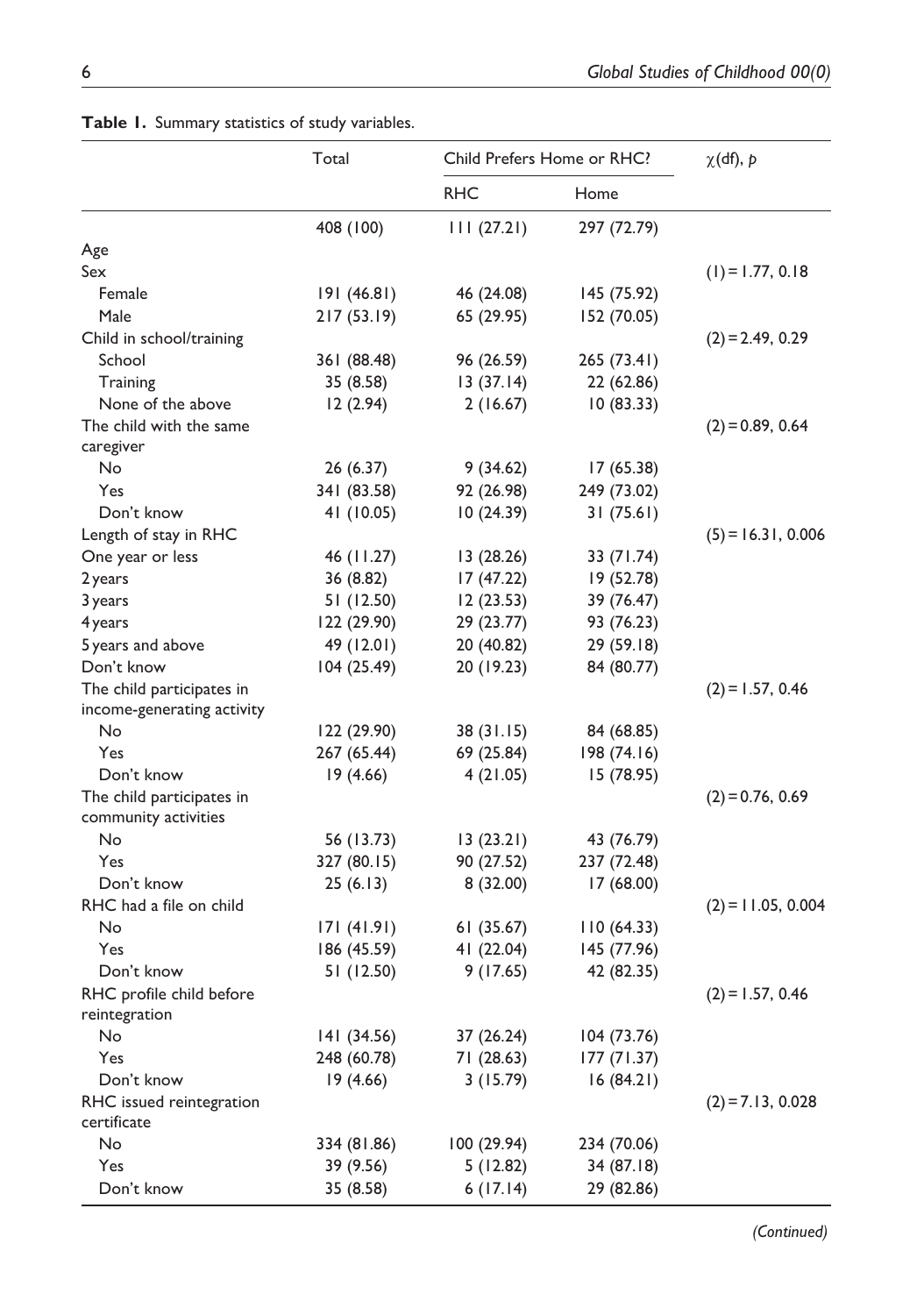|                                                                  | Total       | Child Prefers Home or RHC? |             | $\chi$ (df), p      |
|------------------------------------------------------------------|-------------|----------------------------|-------------|---------------------|
|                                                                  |             | <b>RHC</b>                 | Home        |                     |
| District social work gave the<br>child reintegrated package      |             |                            |             | $(2) = 4.32, 0.115$ |
| No                                                               | 338 (82.84) | 99 (29.29)                 | 239 (70.71) |                     |
| Yes                                                              | 52 (12.75)  | 9(17.31)                   | 43 (82.69)  |                     |
| Don't know                                                       | 18(4.41)    | 3(16.67)                   | 15(83.33)   |                     |
| District social worker<br>contacted child after<br>reintegration |             |                            |             | $(2) = 6.32, 0.042$ |
| No                                                               | 341 (83.58) | 86 (25.22)                 | 255 (74.78) |                     |
| Yes                                                              | 50 (12.25)  | 21(42.00)                  | 29 (58.00)  |                     |
| Don't know                                                       | 17(4.17)    | 4(23.53)                   | 13 (76.47)  |                     |
| Household had access to                                          |             |                            |             | $(2) = 8.40, 0.015$ |
| clean water and toilet facility                                  |             |                            |             |                     |
| No                                                               | 252 (61.76) | 81(32.14)                  | 171 (67.86) |                     |
| Yes                                                              | 141 (34.56) | 28 (19.86)                 | 113(80.14)  |                     |
| Don't know                                                       | 15(3.68)    | 2(13.33)                   | 13(4.38)    |                     |

# **Table 1.** (Continued)

**Table 2.** Correlates of reintegrated children's preference for home over the RHC.

|                                                          | <b>Bivariable</b>        | Multivariable             |  |
|----------------------------------------------------------|--------------------------|---------------------------|--|
|                                                          | PR [95% CI]              | APR [95% CI]              |  |
| Age (years)                                              | $1.022**$ [1.006, 1.038] | 1.024 ** [1.008, 1.040]   |  |
| Length of stay in RHC                                    |                          |                           |  |
| One year or less                                         | 1.212 [0.902, 1.628]     | 1.104 [0.800, 1.524]      |  |
| 2 years                                                  | 0.892 [0.605, 1.313]     | 0.985 [0.675, 1.436]      |  |
| 3 years                                                  | 1.292 [0.978, 1.707]     | $1.466**$ [1.112, 1.933]  |  |
| 4 years                                                  | 1.288* [1.000, 1.659]    | $1.399**$ [1.088, 1.798]  |  |
| 5 years and above                                        | Ref.                     | Ref.                      |  |
| Don't know                                               | $1.365*$ [1.062, 1.754]  | $1.453**$ [1.128, 1.871]  |  |
| RHC had a file on child                                  |                          |                           |  |
| No                                                       | Ref.                     | Ref.                      |  |
| Yes                                                      | 1.212** [1.058, 1.388]   | $1.216**$ [1.064, 1.390]  |  |
| Don't know                                               | $1.280**$ [1.081, 1.516] | $1.241*$ [1.042, 1.478]   |  |
| RHC issued reintegration certificate                     |                          |                           |  |
| No                                                       | Ref.                     | Ref.                      |  |
| Yes                                                      | $1.244**$ [1.082, 1.431] | 1.172 [0.962, 1.427]      |  |
| Don't know                                               | $1.183*$ [1.001, 1.397]  | $1.155$ [0.942, 1.416]    |  |
| District social work gave the child reintegrated package |                          |                           |  |
| No                                                       | Ref.                     | Ref.                      |  |
| Yes                                                      | $1.169*$ [1.014, 1.348]  | $1.307***$ [1.117, 1.529] |  |
| Don't know                                               | 1.179 [0.948, 1.466]     | 1.168 [0.888, 1.536]      |  |

 *(Continued)*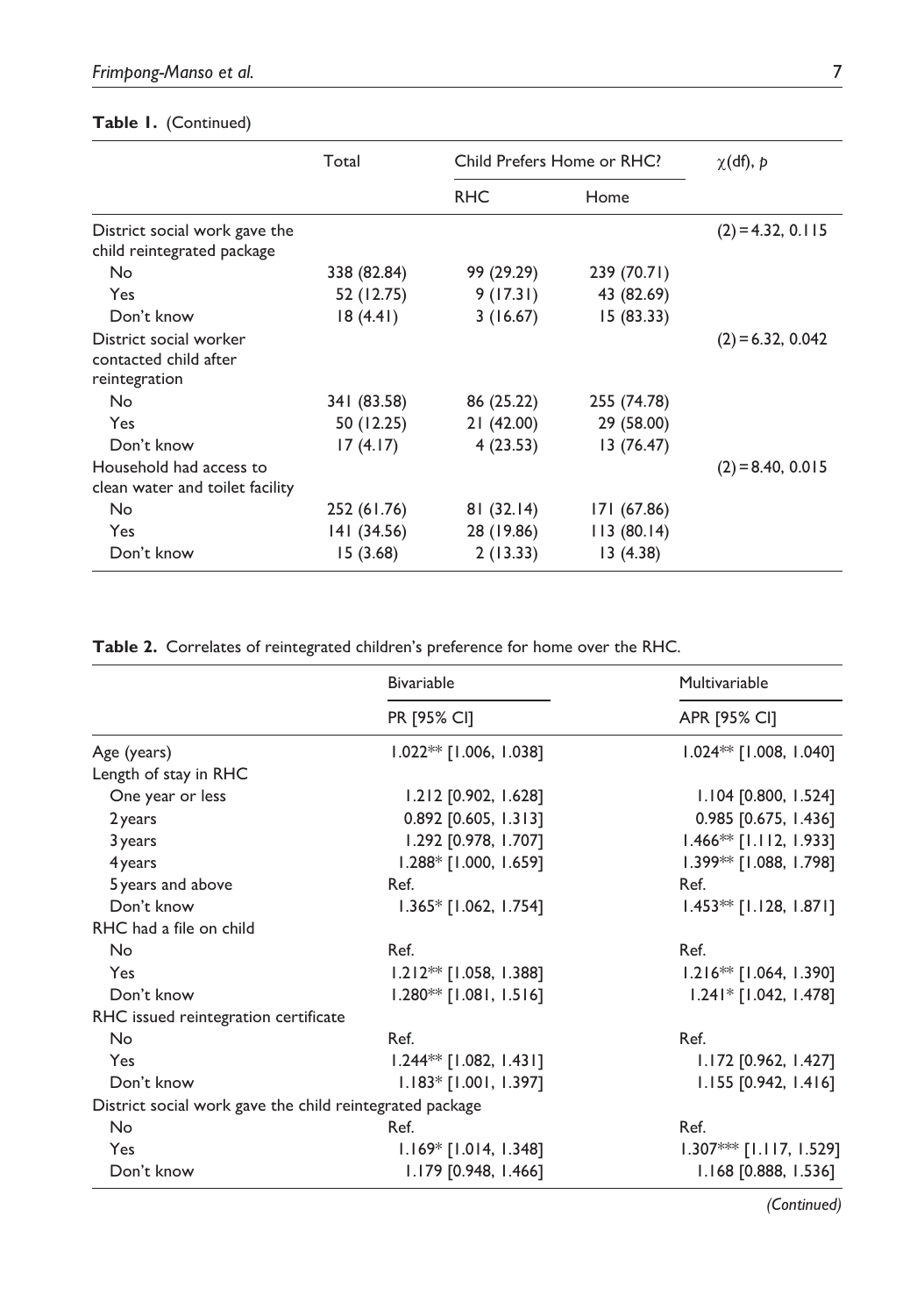#### **Table 2.** (Continued)

|                                                            | <b>Bivariable</b>                                                              | Multivariable<br>APR [95% CI] |  |  |
|------------------------------------------------------------|--------------------------------------------------------------------------------|-------------------------------|--|--|
|                                                            | <b>PR [95% CI]</b>                                                             |                               |  |  |
| District social worker contacted child after reintegration |                                                                                |                               |  |  |
| No                                                         | Ref.                                                                           | Ref.                          |  |  |
| Yes                                                        | 0.776* [0.608, 0.990]                                                          | $0.660**$ [0.514, 0.848]      |  |  |
| Don't know                                                 | 1.023 [0.780, 1.341]                                                           | $0.735*$ [0.556, 0.971]       |  |  |
| Household had access to clean water and toilet facility    |                                                                                |                               |  |  |
| No                                                         | Ref.                                                                           | Ref.                          |  |  |
| Yes                                                        | $1.181**$ [1.049, 1.329]                                                       | $1.099$ [0.973, 1.242]        |  |  |
| Don't know                                                 | $1.277*$ [1.029, 1.585]                                                        | 1.215 [0.947, 1.559]          |  |  |
|                                                            | Variables that did not meet the inclusion criteria for the multivariable model |                               |  |  |
| Sex                                                        |                                                                                |                               |  |  |
| Female                                                     | Ref.                                                                           |                               |  |  |
| Male                                                       | 0.923 [0.820, 1.039]                                                           |                               |  |  |
| Child in school/training                                   |                                                                                |                               |  |  |
| School                                                     | Ref.                                                                           |                               |  |  |
| Training                                                   | $0.856$ [0.659, 1.113]                                                         |                               |  |  |
| None of the above                                          | 1.135 [0.875, 1.474]                                                           |                               |  |  |
| The child with the same caregiver                          |                                                                                |                               |  |  |
| No                                                         | Ref.                                                                           |                               |  |  |
| Yes                                                        | $1.117$ [0.838, 1.489]                                                         |                               |  |  |
| Don't know                                                 | 1.156 [0.832, 1.608]                                                           |                               |  |  |
| The child participates in income-generating activity       |                                                                                |                               |  |  |
| <b>No</b>                                                  | Ref.                                                                           |                               |  |  |
| Yes                                                        | 1.077 [0.937, 1.238]                                                           |                               |  |  |
| Don't know                                                 | 1.147 [0.883, 1.489]                                                           |                               |  |  |
| The child participates in community activities             |                                                                                |                               |  |  |
| <b>No</b>                                                  | Ref.                                                                           |                               |  |  |
| Yes                                                        | 0.944 [0.805, 1.106]                                                           |                               |  |  |
| Don't know                                                 | 0.886 [0.653, 1.202]                                                           |                               |  |  |
| RHC profile child before reintegration                     |                                                                                |                               |  |  |
| <b>No</b>                                                  | Ref.                                                                           |                               |  |  |
| Yes                                                        | 0.968 [0.853, 1.098]                                                           |                               |  |  |
| Don't know                                                 | 1.142 [0.918, 1.420]                                                           |                               |  |  |

Exponentiated coefficients; 95% confidence intervals in brackets. \**p*<0.05. \*\**p*<0.01. \*\*\**p*<0.001.

models are interpreted here. One unit increase in age was associated with a higher likelihood of a reintegrated child preferring to stay with the family over the RHC (APR=1.024, 95% CI: 1.008, 1.040). Compared to children who had spent 5 years and more in an RHC, those who spent 3 years (APR=1.466, 95% CI: 1.112, 1.933) or 4 years (APR=1.399, 95% CI: 1.088, 1.798) were more likely to report that they prefer to stay with their family over the RHC. Compared to children on whom there was no file at the RHC, children who had a file at the RHC were more likely to report a preference to stay with their family over the RHC (APR=1.216, 95% CI: 1.064, 1.390). Children who received a reintegration package from the district social welfare department were more likely to prefer staying with the family over the RHC (APR=1.307, 95% CI: 1.117, 1.529) compared to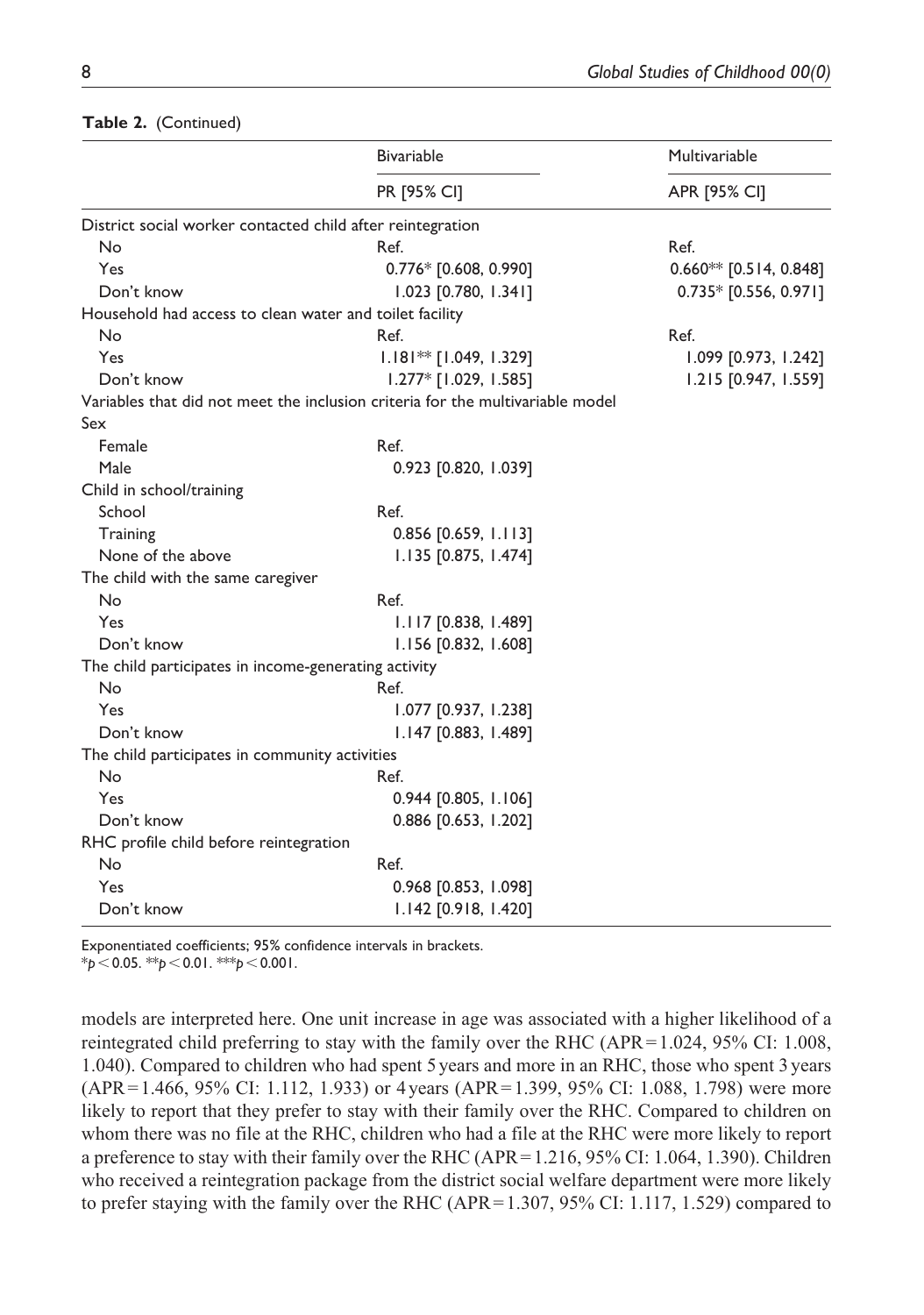those who did not receive a package. Compared to children who were not contacted by a social worker after the reintegration, those who were contacted were associated with a lower likelihood of reporting a preference for staying with the family over the RHC (APR=0.660, 95% CI: 0.514, 0.848).

### **Discussion**

This research sought to find out the factors that impacted reintegrated institutionalized children's desire to remain with their biological parents or extended family. Most of the children in the survey (73%) prefer to live with their families and not in residential homes. From the findings, the age of the child, length of stay in the RHC, existence of the child's case file, receipt of a reunification package, and social worker monitoring visits are factors that influence reintegration stability. Children were more likely to want to stay with their families if they were older. It is probable that the older children value and appreciate the independence that reuniting with their parents or extended families provides, as opposed to the rigid timetables that many RHCs impose (Islam and Fulcher, 2021). The families the children reintegrate to may accept the older ones more with the consideration that they can contribute to income-generating activities of the family. An interesting finding was that children monitored by a social worker were rather the ones who wanted to return to the RHC, a finding that contradicts existing research which shows that social workers positively support the reintegration process (e.g. Akin et al., 2017; Lalayants, 2020). It is probable that the social workers' visits reminded the children of the RHC and rekindled their hope for a return, especially if they lacked essential resources like food and education, which is an issue for many reunified children in Ghana (James et al., 2017). Earlier Ghanaian research (Frimpong-Manso and Bugyei, 2019;) has shown that social workers often cannot also provide these basic resources to reunified families because of limited financial resources. Another possible reason is that, because monitoring of the reunification is mostly done by RHC social workers in Ghana and other developing countries (De Bruin Cardoso et al., 2020), those opposed to deinstitutionalization and reunifications may be encouraging the children to want to return to the residential institutions. This finding, however, requires more investigation in a qualitative study.

Another finding was that the length of the child's stay in residential care was related to his or her preference for staying with the family rather than in an RHC. Similar to existing research (Martin et al., 2020; Murphy and Fairtlough, 2015; Žunić-Pavlović et al., 2021), those who spent less time in care were more likely to choose to remain at home with their parents and extended families than in a residential home. Some African studies (e.g., Horvath, 2019; Potgieter and Hoosain, 2018; Severine et al., 2020) demonstrate that children who stay in care for an extended period have less contact with their parents and extended family members. Because the institutions are frequently located outside of the children's local neighborhoods, and other logistical obstacles, such as the lack of telephones, make communication difficult, this predicament arises. This situation results in weaker emotional ties and relationships between the children and their biological families and parents who feel less responsible for raising the child, making it difficult for the child to adjust after reunification. This finding supports the use of alternative care for children for short periods of time, as proposed by both the Ghanaian Children's Act of 1998 and in the UN Guidelines for the Alternative Care of Children (2010)

To achieve this, social workers working in both the RHCs and the district assembly should support the child and the family at each step of the case management from when the case is open and immediately after a child's placement in care by to the time when there is a stable reintegration and the case can be closed. Several factors relating to the reunification process also influenced whether the children wanted to stay at home or return to the residential home. If children had a case file and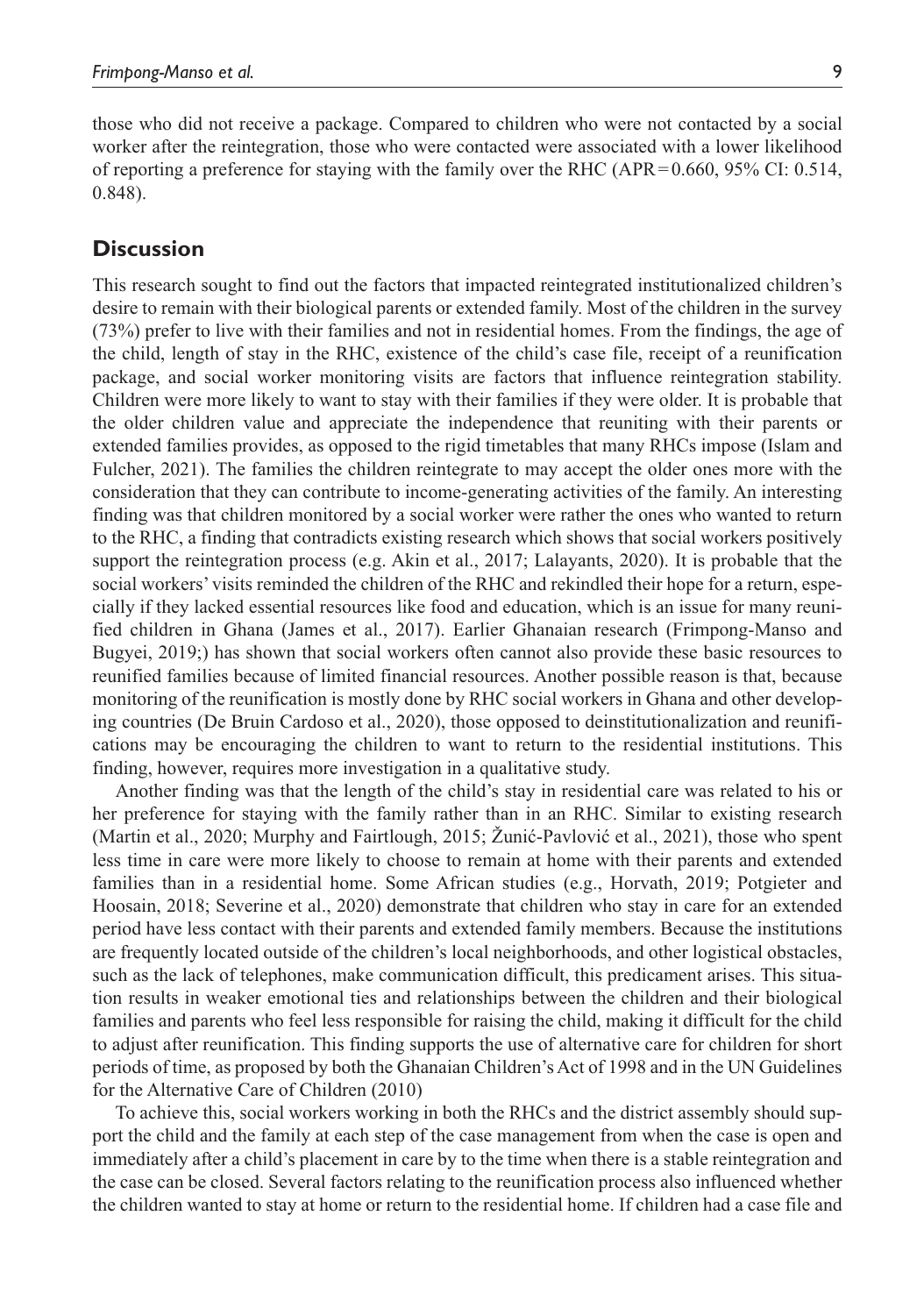were granted a reunification certificate before leaving care, they were more likely to desire to stay with their family after reintegration, comparable to the findings of Farmer and Wijedasa (2013) in the UK. Farmer and Wijedasa explain that children with case files have rigorous consideration and planning involving preparation which ensures resolution of all major issues before reunification. The participants also linked the provision of a reintegration package with a stable reintegration. Reunification support is critical in reuniting children with their families, particularly in low-income nations, because many of the families with whom the children reunify face financial challenges and have large families. This implies they frequently cannot meet the children's basic requirements (e.g. education, health, and food), which increases the likelihood of children being abused or exploited (Frimpong-Manso and Bugyei, 2019; James et al., 2017).

 The quality of care and case management services, provided by social workers at the residential homes and at the district level, were proxies for adequate preparation before reunification. These findings are testaments of the proven belief that adequate preparation before reunification can prove positive. Case management is an important approach in realizing stable reintegration efforts because it involves the assignment of a caseworker to the child and family to provide individualized support and to document the reintegration process (Inter-agency group on Children's Reintegration 2016).

However, evidence shows that only half of the children in RHCs have an assigned caseworker from DSW while about one-third are without an individual care plan, and one of three children still do not have a court order for their placement in residential care (DSW and UNICEF, 2021). The lack of casework practice and involvement of the District social welfare officers in the case management of children in RHC and their participation in the development of care plans undermines the possibility of these children being reintegrated in their family (Frimpong-Manso and Bugyei, 2019). Similar research in Ghana (Frimpong-Manso and Bugyei, 2019) found that children and their families were ill-prepared for reunification.

## **Limitations**

Because the study's main findings are correlational, we must interpret them considering this constraint. The 251 children eliminated from the study due to considerably inadequate data may have altered the dynamics of the estimated prevalence and the coefficients of the relationships. We consider the conclusions based on the total data provided as a preliminary insight because data on the subject under inquiry is scarce. As a result, we propose a well-planned study with few missing instances. To the best of the authors' knowledge, this is the first study to look at the factors that influence the stability of family reunion in a developing country, such as reintegrated children's preference for staying with their families versus a residential care facility. As a result, policymakers and experts working in deinstitutionalization and reunification efforts in Ghana and other countries with similar socioeconomic situations will find the ideas valuable.

### **Recommendations and conclusion**

In Ghana, child welfare regulations emphasize that a safe family presents the best setting for children's growth and development. As a result, one of the targets of Ghana's care reform project is to reduce the number of children in institutions and, when feasible, reintegrate them into their families. The outcomes of this study emphasize the significance of enhancing the current case management system, which assists children and families at every stage of the reintegration process.

Caseworkers of the DSW and Community Development at a decentralized level and the social workers at the residential care facilities need to be actively involved in all steps of the case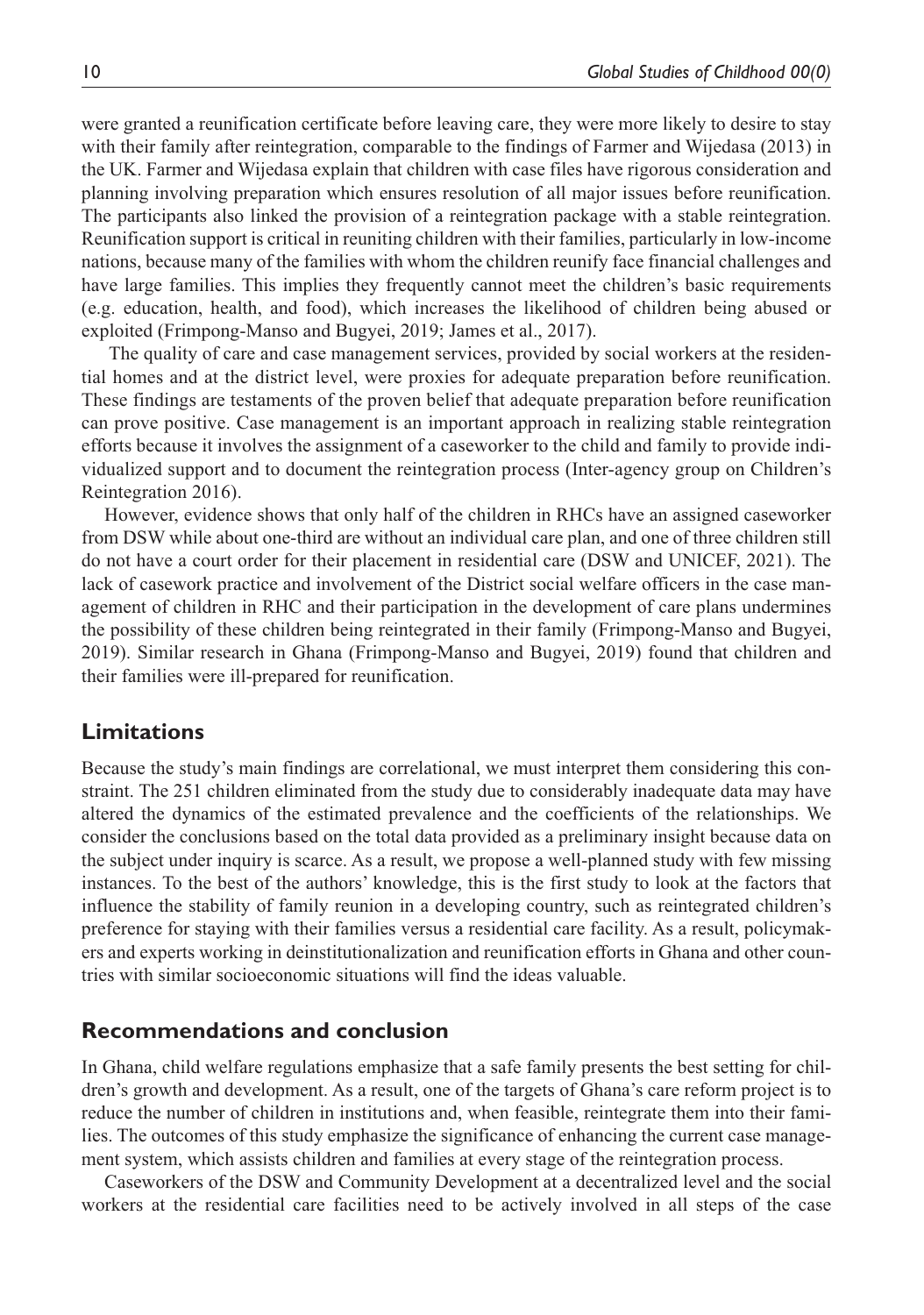management (assessment, case planning, monitoring) to ensure stable reintegration. It necessitates pre-reintegration casework with children and families, a thorough assessment to determine the appropriateness of reintegration, child and family preparation, reunification, and follow-up assistance. The children's capacity to reintegrate permanently with their families and communities is jeopardized if sufficient case management services are not provided. The government should ensure that the DSW's workload is manageable so that case management work can be completed and stable reunifications can be achieved.

District social workers must ensure that each child undergoing reunification receives a discharge package suited to their personal and family requirements, based on the findings of this study. This could include enrolling reunified families in long-term support programs (e.g. cash transfers through LEAP and health insurance) as well as other community-based resources like extended family support, which has been shown to improve the capacity of vulnerable Ghanaian families to care for their children and avoid unwanted separation (Frimpong-Manso and Bugyei, 2019).

Social workers within the districts where the children are reunified should regularly monitor them to ensure they are safe and track progress. Given that social workers often struggle to undertake this task due to limited staffing, funding, and other resources such as transportation (Chadambuka and Chikadzi, 2020). Social workers can therefore partner with local NGOs and faith-based agencies who have the resources to undertake this task. In terms of research implications, future studies could look into whether there is a statistical difference between reintegrating with family members from whom the child was removed and reintegrating with extended relatives with whom the child is being cared for the first time.

## **Role of the authors in generating the data and its analyses**

The first author is a senior lecturer with the Department of Social Work at the University of Ghana. He holds a PhD in Social Work from Queen's University of Belfast and has taught social work at the University of Ghana for the past 15 years. His research interests are in children and families, alternative care for children, care leaving and deinstitutionalization. The second author is a staff of UNICEF-Ghana. He holds a PhD in Sociology from the University of Louvain in Belgium. He was involved in the design of the data collection instruments and supervised the work of the two NGOs that were hired to undertake the data collection. The third author has a degree in social work and a master's degree in health promotion. He was responsible for the cleaning and analyses of the data. He was not involved in the data collection and could not influence how the data were collected. Also, he is not a practicing social worker.

#### **Funding**

The author(s) received no financial support for the research, authorship, and/or publication of this article.

### **ORCID iD**

Kwabena Frimpong-Manso D <https://orcid.org/0000-0002-6699-6416>

#### **References**

Akin BA, Brook J, Lloyd MH, et al. (2017) Effect of a parenting intervention on foster care reentry after reunification among substance-affected families: A quasi-experimental study. *Child Maltreatment* 22(3): 194–204.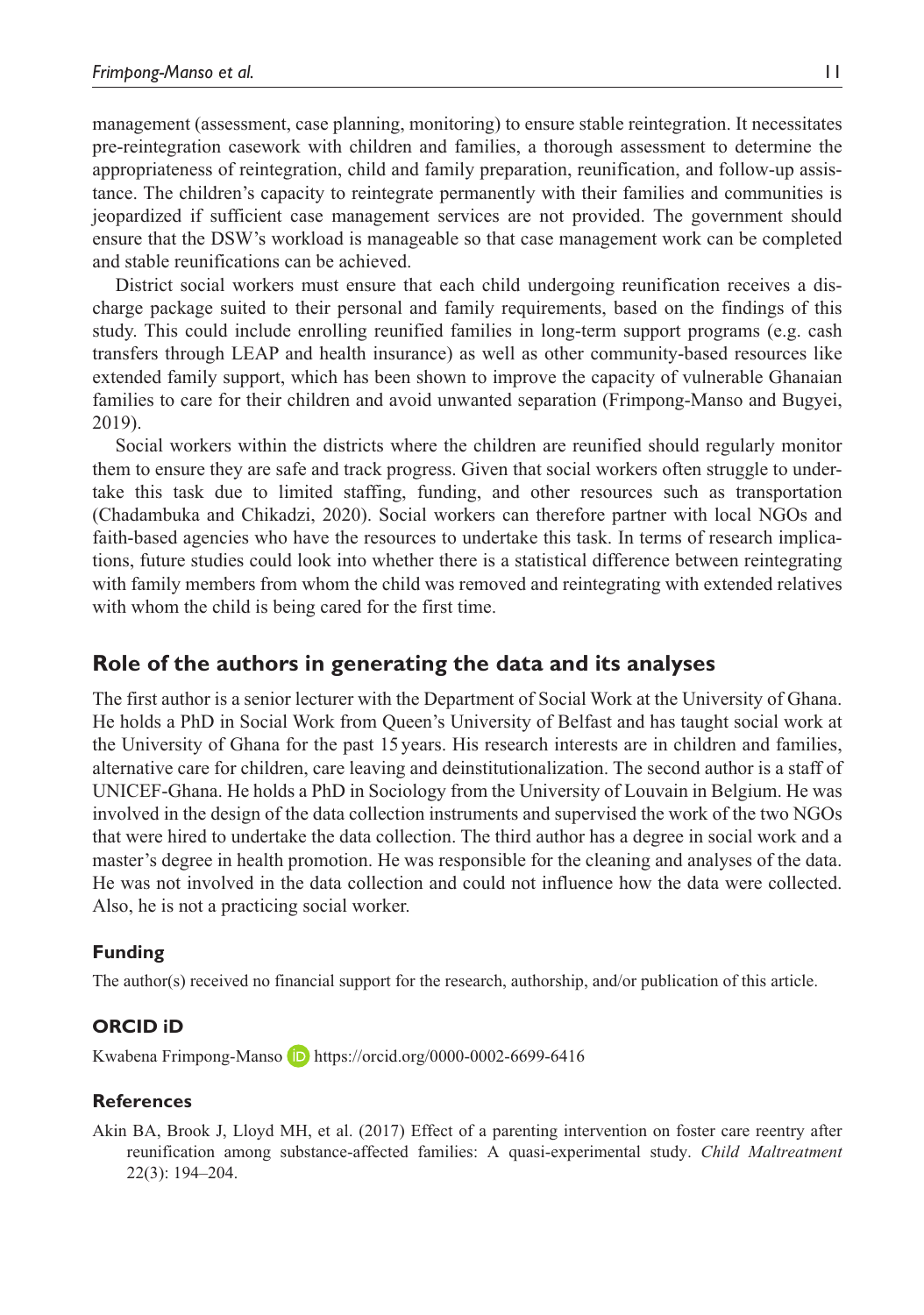- Balsells MÀ, Pastor C, Mateos A, et al. (2015) Exploring the needs of parents for achieving reunification: The views of foster children, birth family and social workers in Spain. *Children and Youth Services Review* 48: 159–166.
- Barros AJ and Hirakata VN (2003) Alternatives for logistic regression in cross-sectional studies: An empirical comparison of models that directly estimate the prevalence ratio. *BMC Medical Research Methodology* 3(1): 21–29.
- Better Care Network and UNICEF (2015) Country Care Profile: Ghana. Available at: [http://bettercarenet](http://bettercarenetwork.org/bcn-in-action/technical-guidance/country-careprofiles/country-care-profile-ghana)[work.org/bcn-in-action/technical-guidance/country-careprofiles/country-care-profile-ghana](http://bettercarenetwork.org/bcn-in-action/technical-guidance/country-careprofiles/country-care-profile-ghana) (accessed 14 November 2018).
- Biehal N, Sinclair I and Wade J (2015) Reunifying abused or neglected children: Decision-making and outcomes. *Child Abuse & Neglect* 49: 107–118.
- Brown SM, Orsi R and Chen PCB (2020) Child, family, and case characteristics associated with reentry into out-of-home care among children and youth involved with child protection services. *Child Maltreatment* 25(2): 162–171.
- Bunkers K and Keshavarzian G (2015) An Analysis Of Child-Care Reform in Three African Countries: Summary of Key Findings. Online report. Available at: [https://bettercarenetwork.org/sites/default/files/](https://bettercarenetwork.org/sites/default/files/An%20Analysis%20of%20Child-Care%20Reforms%20in%20Three%20African%20Countries%20-%20Summary%20of%20Key%20Findings_0.pdf) [An%20Analysis%20of%20Child-Care%20Reforms%20in%20Three%20African%20Countries%20](https://bettercarenetwork.org/sites/default/files/An%20Analysis%20of%20Child-Care%20Reforms%20in%20Three%20African%20Countries%20-%20Summary%20of%20Key%20Findings_0.pdf) [-%20Summary%20of%20Key%20Findings\\_0.pdf](https://bettercarenetwork.org/sites/default/files/An%20Analysis%20of%20Child-Care%20Reforms%20in%20Three%20African%20Countries%20-%20Summary%20of%20Key%20Findings_0.pdf) (accessed 9 September 2021).
- Catholic Relief Services (2016) Factors Related to the Placement and Reintegration of Children From Catholic-affiliated Residential Care Facilities in Zambia. Available at: [https://www.crs.org/sites/default/](https://www.crs.org/sites/default/files/tools-research/placement-and-reintegration-of-children_0.pdf) [files/tools-research/placement-and-reintegration-of-children\\_0.pdf](https://www.crs.org/sites/default/files/tools-research/placement-and-reintegration-of-children_0.pdf)
- Chadambuka C and Chikadzi V (2020) Challenges faced by social workers when reunifying children with their families in South Africa. *Journal of Social Development in Africa* 333(2): 195–223.
- Chartier S and Blavier A (2021) Should the reintegration of children in foster care into their biological families be the only goal of the legislation governing foster care? Factors influencing the relations between parents and their children living in foster care. *Children and Youth Services Review* 121: 105741.
- D'Andrade AC and Nguyen H (2014) The relationship between use of specific services, parental problems, and reunification with children placed in foster care. *Journal of Public Child Welfare* 8: 51–69.
- Davidson JC, Milligan I, Quinn N, Cantwell N, and Elsley S (2017) Developing family-based care: Complexities in implementing the UN Guidelines for the Alternative Care of Children. *European Journal of Social Work* 20(5): 754–769.
- De Bruin Cardoso I, Bhattacharjee L, Cody C, et al. (2020) Promoting learning on reintegration of children into family-based care: Implications for monitoring approaches and tools. Experiences from the RISE learning network. *Vulnerable Children and Youth Studies* 15: 114–123.
- Delap E and Wedge J (2016) Guidelines on children's reintegration. In: Delap E and Wedge J (eds) *Interagency Group on Children's Reintegration*. Inter-agency Group on Children's Reintegration, pp. 1–44.
- Department of Social Welfare (DSW) and United Nations Children's Fund (UNICEF) (2021) *Children Living in Residential Care in Ghana: Findings From a Survey of Well-Being*. New York: UNICEF.
- Desmond C, Watt K, Saha A, et al. (2020) Prevalence and number of children living in institutional care: Global, regional, and country estimates. *The Lancet Child & Adolescent Health* 4(5): 370–377.
- Farmer E and Wijedasa D (2013) The reunification of looked after children with their parents: What contributes to return stability? *British Journal of Social Work* 43(8): 1611–1629.
- Font S, Sattler K and Gershoff E (2018) When home is still unsafe: From family reunification to foster care reentry. *Journal of Marriage and Family* 80(5): 1333–1343.
- Frimpong-Manso K (2014) From walls to homes: Child care reform and deinstitutionalisation in Ghana. *International Journal of Social Welfare* 23(4): 402–409.
- Frimpong-Manso K and Bugyei AG (2019) The challenges facing children reunified with their families from an orphanage in Ghana. *Children & Society* 33(4): 363–376.
- Giallo R, Rominov H, Fisher C, et al. (2020) Preservation and reunification for families of young children: Case file review of a home-visiting program. *Journal of Reproductive and Infant Psychology* 1–13.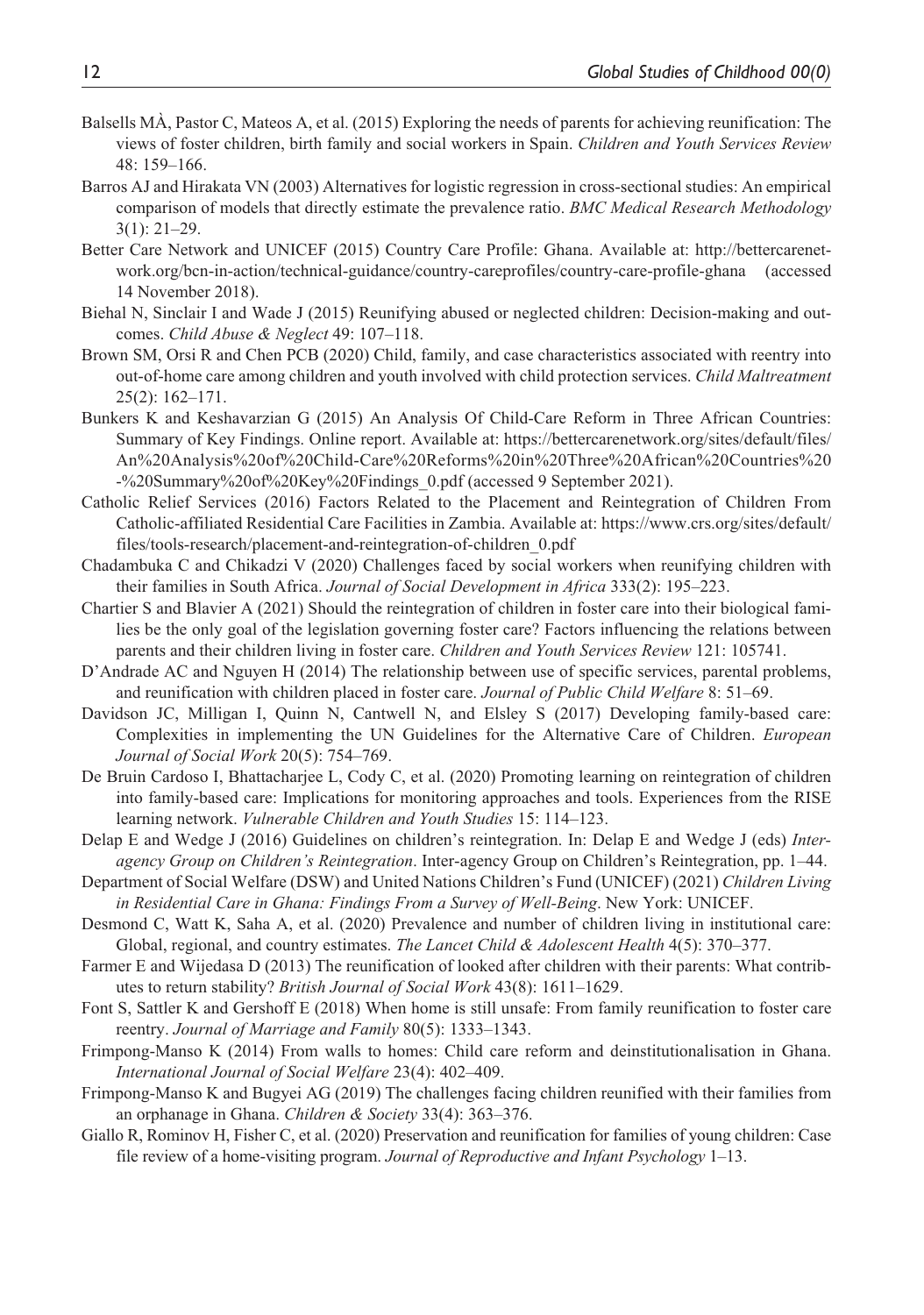- Goemans A, Vanderfaeillie J, Damen H, et al. (2016) Reunification of foster children: Factors associated with reunification outcomes in Flanders and the Netherlands. *Children and Youth Services Review* 70: 284–292.
- Goering ES and Shaw TV (2017) Foster care reentry: A survival analysis assessing differences across permanency type. *Child Abuse & Neglect* 68: 36–43.
- Gomera S and Mutambara J (2020) When home is not home: Challenges faced by children from orphanage after being reintegrated back into society. *IFE PsychologIA* 28: 1–9.
- Hébert ST, Esposito T and Hélie S (2018) How short-term placements affect placement trajectories: A propensity-weighted analysis of re-entry into care. *Children and Youth Services Review* 95: 117–124.
- Horvath L, Nabieu M and Curtiss M (2019) Why we decided to transition from residential to family-based care. *Scottish Journal of Residential Child Care* 18(2): 68–77.
- Islam T and Fulcher L (2021) *Residential Child and Youth Care in a Developing World: An African Perspective*. Cape Town: The CYC-Net Press.
- James SL, Roby JL, Powell LJ, et al. (2017) Does family reunification from residential care facilities serve Children's best interest? A propensity-score matching approach in Ghana. *Children and Youth Services Review* 83: 232–241.
- Jedwab M, Chatterjee A and Shaw TV (2018) Caseworkers' insights and experiences with successful reunification. *Children and Youth Services Review* 86: 56–63.
- Kuehr ME (2015) Rwanda's orphans Care and integration during uncertain times. *Stability International Journal of Security and Development* 4(1): 1–15.
- LaBrenz CA, Fong R and Cubbin C (2020) The road to reunification: Family- and state system-factors associated with successful reunification for children ages zero-to-five. *Child Abuse & Neglect* 99: 104252.
- Lalayants M (2020) Peer support services in family reunification process in child welfare: Perceptions of parents and family coaches. *Journal of Family Social Work* 23(5): 449–471.
- Lietz CA, Lacasse JR, and Cacciatore J (2011) Social support in family reunification: A qualitative study. *Journal of Family Social Work* 14(1): 3–20.
- López M, del Valle JF, Montserrat C, et al. (2013) Factors associated with family reunification for children in foster care. *Child & Family Social Work* 18(2): 226–236.
- Mahuntse SL (2015) Exploring child participation in Zimbabwe's reunification and reintegration process. *International Journal of Advanced Research in Management and Social Sciences* 4(12): 19–29.
- Marcenko MO, Lyons SJ and Courtney M (2011) Mothers' experiences, resources and needs: The context for reunification. *Children and Youth Services Review* 33(3): 431–438.
- Martín E, González-Navasa P and Betancort M (2020) Who will go back home? Factors associated with decisions to address family reunification from residential care. *Children and Youth Services Review*, 109, 104729.
- Mc Grath-Lone L, Dearden L, Harron K, et al. (2017) Factors associated with re-entry to out-of-home care among children in England. *Child Abuse & Neglect* 63: 73–83.
- Murphy E and Fairtlough A (2015) The successful reunification of abused and neglected looked after children with their families: A case-file audit. *British Journal of Social Work* 45(8): 2261–2280.
- Murthi S and Jayasooriya C (2020) Deinstitutionalisation and the best interest of the child: The case of Rwanda and lessons for South Asia. *Institutionalised Children Explorations and Beyond* 7(2): 148–158.
- Neil E, Gitsels L and Thoburn J (2020) Returning children home from care: What can be learned from local authority data? *Child & Family Social Work* 25(3): 548–556.
- Petrowski N, Cappa C and Gross P (2017) Estimating the number of children in formal alternative care: Challenges and results. *Child Abuse & Neglect* 70: 388–398.
- Potgieter A and Hoosain S (2018) Parents' experiences of family reunification services. *Social Work* 54(4): 438–451.
- Roche S (2019) A scoping review of Children's experiences of residential care settings in the global South. *Children and Youth Services Review* 105: 104448.
- Rushovich B, Sepulveda K, Efetevbia V, et al. (2021) A post-reunification service model: Implementation and population served. *Children and Youth Services Review* 122: 105928.